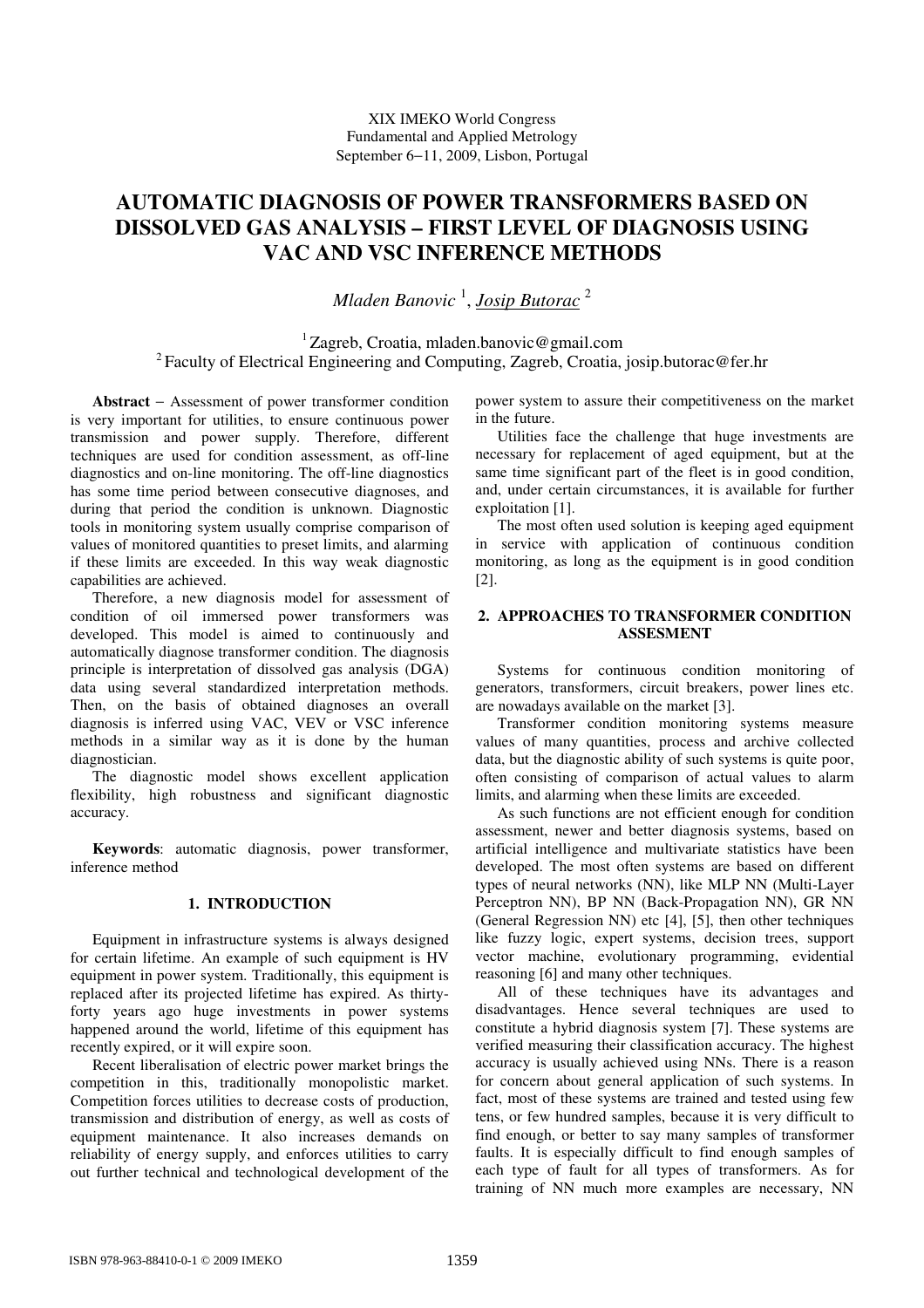classification capabilities for wide spectra of transformer types are questionable. The necessity for application of diagnosis system for wide spectra of transformer types, better training features of system, and necessity of on-line diagnostic applications where reasons for investigation of other approach to transformer diagnosis.

# **3. TRANSFORMER INSULATION SYSTEM**

As this research is related to transformer insulation system, the most important stresses, degradation of this system, and degradation products are shortly described.

Insulation system is a key component of any electric device. Most insulation systems in power transformers consist of mineral transformer oil and cellulose insulation such as paper, pressboard and transformerboard [8]. These materials are organic materials and they are subject to degradation. Therefore, insulation system is the most vulnerable component of transformer.

Cellulose insulation in transformer enables dielectric strength and dielectric distance in windings, and distances of windings from components with different potential. Mineral oil enables cooling of transformer, but also it enables dielectric strength.

Insulation system is exposed to thermal, electric, mechanic stresses and stresses due to environmental influences. Effect of any stress is ageing of insulation.

During normal transformer operation and especially during degradation of insulation system gases are generated. Some of these gases are:

- hydrocarbons and hydrogen: methane  $(CH<sub>4</sub>)$ , ethane  $(C_2H_6)$ , ethylene  $(C_2H_4)$ , acetylene  $(C_2H_2)$  and hydrogen $(H_2)$
- carbon oxides: carbon monoxide (CO) and carbon dioxide  $(CO<sub>2</sub>)$
- non fault gases: oxygen  $(O_2)$  i nitrogen  $(N_2)$
- Main faults that cause generation of gases are:
- partial discharges (PD)
- thermal degradation (T)
- arcing (D)

Generated gases are dissolved in transformer oil. Distribution of gases can be related to the fault type, and trend of gas generation can indicate severity of the fault.

## **4. DGA BASED TRANSFORMER DIAGNOSIS**

The DGA method is often used in practice. Good results in power transformer condition assessment can be achieved using this method [8].

It consists of taking the oil sample from the transformer according to standardized and well defined procedure. The oil sample is analyzed, and dissolved gases are identified and quantified, also through known procedures. After gases are quantified, results are interpreted. There are numerous interpretation schemes or methods for the interpretation of DGA results. The IEC methods are:

- $\blacksquare$  IEC 60599-1999 (IEC99) [9],
- IEC 599-1978 (IEC78) [10],
- Duval triangle method (MDT).

The IEEE methods are [11], [12]:

- Doernenburg method (DB),
- Original Rogers ratio method (RG3),
- Refined Rogers ratio method (RG4),
- Key gas method (KG).

There are also other interpretation methods, like logarithmic nomograph (LN) etc.

The main problem in using these methods is that different methods applied to the same sample result in different, and often in contrary diagnostic decisions. DGA results of 8 samples are presented in table 1 (column "Diagnosis") along with interpretation results of these samples using eight interpretation methods.

Table 1. Examples of interpretation of DGA results using different interpretation methods.

| No.            | Diag           | IEC            | <b>IEC</b> | MD             | RG3 RG4        |                | KG             | LN             | DB |
|----------------|----------------|----------------|------------|----------------|----------------|----------------|----------------|----------------|----|
|                | nosis          | 78             | 99         | T              |                |                |                |                |    |
|                | NF             | D1             | ND         | DT             | D <sub>2</sub> | ND             | ND             | ND             | NF |
| 2              | <b>PD</b>      | PD             | T1         | T1             | <b>PD</b>      | <b>PD</b>      | <b>PD</b>      | DT             | NF |
| 3              | T1             | T1             | ND         | T <sub>2</sub> | T1             | T3             | <b>ND</b>      | DT             | NF |
| $\overline{4}$ | T <sub>2</sub> | T1             | T1         | T <sub>3</sub> | <b>ND</b>      | T1             | ND             | T              | T  |
| 5              | T <sub>3</sub> | T <sub>2</sub> | T2         | T <sub>3</sub> | T <sub>2</sub> | ND             | ND             | T              | T  |
| 6              | DT             | ND             | ND         | D2             | <b>ND</b>      | ND             | T <sub>3</sub> | D <sub>2</sub> | ND |
| 7              | D <sub>1</sub> | D1             | D1         | D <sub>1</sub> | <b>ND</b>      | D <sub>1</sub> | <b>ND</b>      | D2             | NF |
| 8              | D2             | ND             | ND         | T <sub>2</sub> | <b>ND</b>      | ND             | <b>PD</b>      | ND             | NF |

The meaning of diagnosis from table 1 is explained in table 2.

Table 2. Meaning of diagnosis abbreviations.

| No.            | Diagnosis | Meaning                                                 |
|----------------|-----------|---------------------------------------------------------|
|                | NF        | Normal condition                                        |
| 2              | PD        | Partial discharges                                      |
| 3              | T1        | Thermal fault, $t<300$ °C                               |
| $\overline{4}$ | T2        | Thermal fault, 300 $\degree$ C $\leq$ t<700 $\degree$ C |
| 5              | T3        | Thermal fault, t $\geq$ 700 °C                          |
| 6              | DT        | Mixed thermal and discharge fault                       |
| 7              | D1        | Discharges of low energy                                |
| 8              | D2        | Discharges of high energy                               |

The only way to combat the problem of different decisions for the same sample is usage of diagnostician's knowledge and experience. Human verification of interpretation results is completely individual process, so it couldn't be unified, or defined in procedure form. Because of all, the interpretation of the DGA results is described in literature as "art, but not science". Nevertheless, combining interpretation method results and human knowledge and experience, brings good results in transformer condition assessment.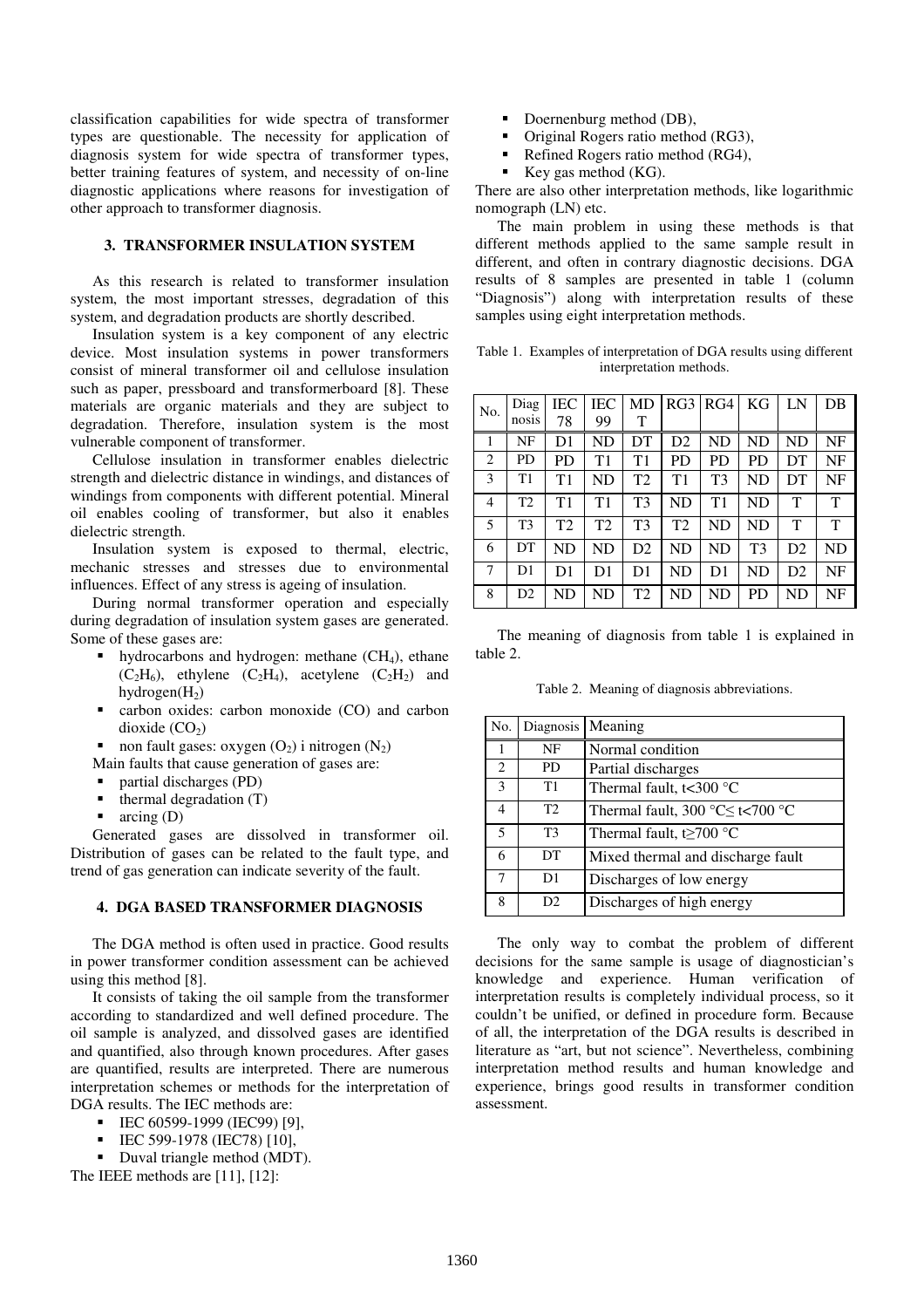# **5. AUTOMATIC DIAGNOSIS SYSTEM**

On the bases of shown samples in table 1, it is obvious that automatic diagnosis of transformer condition, based on DGA results and interpretation schemes is very complex problem. It is multidisciplinary problem, the dependence of the fault and appurtenant gas concentrations is markedly nonlinear, and finally, the human interpretation skills must be simulated.

In spite of this, the problem of automatic diagnosis is solved developing an inference model. This model makes decision using newly developed inference methods. These methods use specifically defined parameters, resulted from multivariate analysis of classification results interpretation methods.

All interpretation methods, except KG and LN, are implemented in standard form. KG is implemented using fuzzy logic, and LN is implemented using the same inference model used at the level of automatic diagnosis system (ADS). The inference model settings and number of inputs (votes) are different at LN level than that at the level of ADS.

A flowchart of the automatic diagnosis procedure is shown in Fig. 1.



Fig. 1. Flowchart of automatic diagnosis procedure.

In ADS at first concentrations of hydrogen  $(H<sub>2</sub>)$ , methane (CH<sub>4</sub>), acetylene (C<sub>2</sub>H<sub>2</sub>), ethylene (C<sub>2</sub>H<sub>4</sub>) and ethane (C<sub>2</sub>H<sub>6</sub>) are measured using on-line DGA system. Then ratios of gas concentrations  $R_1$  to  $R_7$ , used in interpretation methods, are

quantified and distributed to appropriate methods. Each method assesses diagnosis on the basis of these ratios. All assessed diagnoses are then forwarded to inference model, witch inferences the overall diagnosis on the basis of mathematical model.

The same principle of diagnostics is implemented at the level of LN interpretation method.

## **6. MATHEMATICAL MODEL OF AUTOMATIC INFERENCE**

#### *6.1. Coordination of diagnosis*

Automatic inference is performed on the basis of diagnostic results of interpretation methods. As interpretation methods assess diagnoses in different ways, their diagnoses are coordinated according to table 3, to be able to use them in the same voting process, and to be able to assess the overall diagnosis. Diagnoses are not completely coordinated, and this level of coordination is the third level of diagnosis.

| Diag-<br>nosis | IEC78          | IEC99          | <b>MDT</b>     | RG3            | RG4            |           | DB KG LN       |           | ADS - |
|----------------|----------------|----------------|----------------|----------------|----------------|-----------|----------------|-----------|-------|
| <b>NF</b>      | NF             | <b>NF</b>      | <b>NF</b>      | NF             | NF             | NF        | NF             | NF        | NF    |
| PD             | <b>PD</b>      | <b>PD</b>      | <b>PD</b>      | <b>PD</b>      | <b>PD</b>      | <b>PD</b> | <b>PD</b>      | <b>PD</b> | PD    |
| T1             | T1             | T1             | T1             | T1             | T1             |           |                |           |       |
| T <sub>2</sub> | T <sub>2</sub> | T <sub>2</sub> | T <sub>2</sub> | T <sub>2</sub> |                | т         |                | T         | T     |
| T <sub>3</sub> | T <sub>3</sub> | T <sub>3</sub> | T <sub>3</sub> | T <sub>3</sub> | T <sub>3</sub> |           | T <sub>3</sub> |           |       |
| DT             |                |                | DT             |                |                |           |                | DT        |       |
| D <sub>1</sub> | D <sub>1</sub> | D1             | D <sub>1</sub> |                | D1             |           | D              |           | D     |
| D2             | D2             | D2             | D2             | D2             | D2             | D2        |                | D2        |       |

Table 3. Coordination of diagnoses (third level).

As methods have different format of output diagnoses at the third level, two additional steps of coordination are applied. This resulted in completely coordinated diagnose (first level of diagnosis), which are presented in table 4. Levels of diagnosis serve as resolution tuner of this diagnosis model.

Table 4. Coordination of diagnoses (first level).

| Diag-<br>nosis | IEC78     | IEC99 | $MDT$ RG3 RG4 DB KG LN ADS |    |    |       |    |           |     |
|----------------|-----------|-------|----------------------------|----|----|-------|----|-----------|-----|
| NF             | NF        | NF    | NF                         | NF | NF | NF    | NF | NF        | NF  |
| <b>PD</b>      | <b>PD</b> | PD    | PD                         | PD | PD | PD PD |    | <b>PD</b> | PD. |
| т              | T         | T     | T                          | т  | т  | т     |    | т         | Т   |
| D              | D         | D     | D                          | D  | D  | D     |    | D         | D   |

Interpretation methods are considered as voters, and their diagnoses are considered as candidates for inference diagnosis.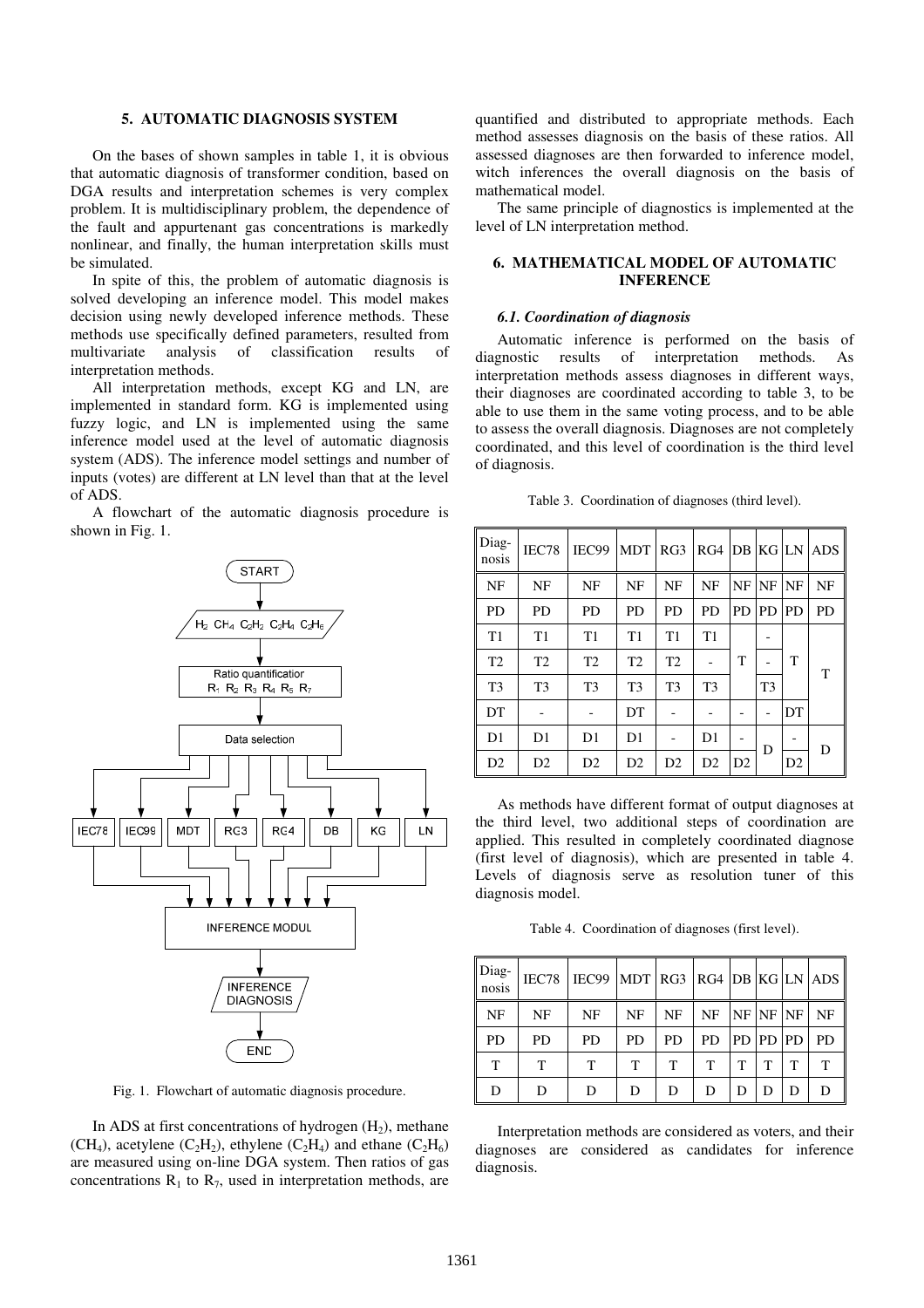In this research few methods are developed [13]. VAC and VSC inference methods are described and compared here.

## *6.2. VAC inference method*

VAC inference method, or method of **V**aluation of **A**ll **Candidates, assigns matrix of weighting factors**  $P_j$  **to each** voter. Weighting factors are estimated during training, and they are used later during voting and inference.

$$
P_{j} = \begin{bmatrix} p_{11} & p_{12} & \cdots & p_{1j} & \cdots & p_{1n_{c}} \\ p_{21} & p_{22} & \cdots & p_{2j} & \cdots & p_{2n_{c}} \\ \vdots & & & & \\ p_{i1} & p_{i2} & \cdots & p_{ij} & \cdots & p_{in_{c}} \\ \vdots & & & & \\ p_{n_{c}1} & p_{n_{c}2} & \cdots & p_{n_{c}j} & \cdots & p_{n_{c}n_{c}} \end{bmatrix},
$$
 (1)

where  $p_{ij}$  is weighting factor, and  $n_c$  is the number of candidates.

Voting result of the  $j^{\text{th}}$  voter is voting vector  $G_{Pj}$ :

$$
G_{\mathbf{p}_j} = \begin{bmatrix} g_{\mathbf{p}_{0j}} \\ g_{\mathbf{p}_{1j}} \\ \vdots \\ g_{\mathbf{p}_{ij}} \\ g_{\mathbf{p}_{n_c j}} \end{bmatrix},
$$
 (2)

where  $g_{Pij}$  is the value of  $j^{\text{th}}$  voter support for  $i^{\text{th}}$  candidate.  $g_{Pij} = 0$  if  $j^{\text{th}}$  voter doesn't vote for  $i^{\text{th}}$  candidate,  $g_{Pij} = 1$  if  $j^{\text{th}}$  voter does vote for  $i^{\text{th}}$  candidate.

Pondered voting vector of  $j^{\text{th}}$  voter  $F_j$  is defined as:

$$
F_j = \left(G_{\mathbf{p}_j}^{\mathsf{T}} \cdot \left( \left(G_{\mathbf{p}_j}^{\mathsf{T}} \cdot P_j\right)^{\mathsf{T}} \right) \right) \cdot G_{\mathbf{p}_j} \tag{3}
$$

Counting of votes and assessment of support to individual candidates is defined according to (4):

$$
P_{\rm D} = \frac{1}{\sum_{i=1}^{n_{\rm c}} p_i} \cdot \sum_{j=1}^{n_{\rm c}} F_j \,, \tag{4}
$$

where  $P_D$  is the vector of support to individual candidates, and:

$$
P_{\rm D} = \begin{bmatrix} p_0 \\ p_1 \\ \vdots \\ p_i \\ \vdots \\ p_{n_{\rm c}} \end{bmatrix}, \tag{5}
$$

where  $p_i$  is a magnitude of total support of all voters to  $i^{\text{th}}$ candidate.

Candidate with highest support  $p_i$  is announced as inferred diagnosis (ID) according to (6):

$$
F(\text{ID}) = \max({p_0, p_1, \cdots, p_i, \cdots, p_{n_c}}).
$$
 (6)

#### *6.3. VSC inference method*

VSC inference method, or method with **V**aluation of **S**upported **C**andidates, assigns a single matrix of weighting factors *T* to the committee of voters. Weighting factors are calculated at training, and they are used later at voting and inference procedures.

$$
T = \begin{bmatrix} t_{11}, t_{12}, \cdots, t_{1j}, \cdots, t_{1n_v} \\ t_{21}, t_{22}, \cdots, t_{2j}, \cdots, t_{2n_v} \\ \vdots \\ t_{i1}, t_{i2}, \cdots, t_{ij}, \cdots, t_{in_v} \\ \vdots \\ t_{n_v 1}, t_{n_v 2}, \cdots, t_{n_v j}, \cdots, t_{n_v n_v} \end{bmatrix},
$$
 (7)

where *T* is a matrix of weighting factors,  $t_{ij}$  is a weighting factor for voting of  $j^{\text{th}}$  voter for  $i^{\text{th}}$  candidate,  $n_c$  is the number of candidates, and  $n_v$  is the number of voters.

Vector of supported candidates  $G_{VT}$  is defined according to (8):

$$
G_{\rm VT} = \begin{bmatrix} g_{\rm VT0} \\ g_{\rm VT1} \\ \vdots \\ g_{\rm VTi} \\ \vdots \\ g_{\rm VTn_c} \end{bmatrix}, \tag{8}
$$

where  $g_{\text{V}\text{T}i}$  is a magnitude of voters support to the  $i^{\text{th}}$ candidate.

 $g_{\text{V}Ti} = 0$  if none voter votes for  $i^{\text{th}}$  candidate,

 $g_{\text{V}Ti} = 1$  if either of voters does vote for  $i^{\text{th}}$  candidate.

Matrix *T'* is calculated according to (9):

$$
T' = f_{\rm T}(T). \tag{9}
$$

Pondered voting vector *F* is defined according to (10):

$$
F = \begin{bmatrix} f_0 \\ f_1 \\ \vdots \\ f_i \\ \vdots \\ f_{n_{\text{dm}}} \end{bmatrix}, \tag{10}
$$

where  $f_i$  is a weighting factor for voting of  $i^{\text{th}}$  voter, and it is defined according to (11):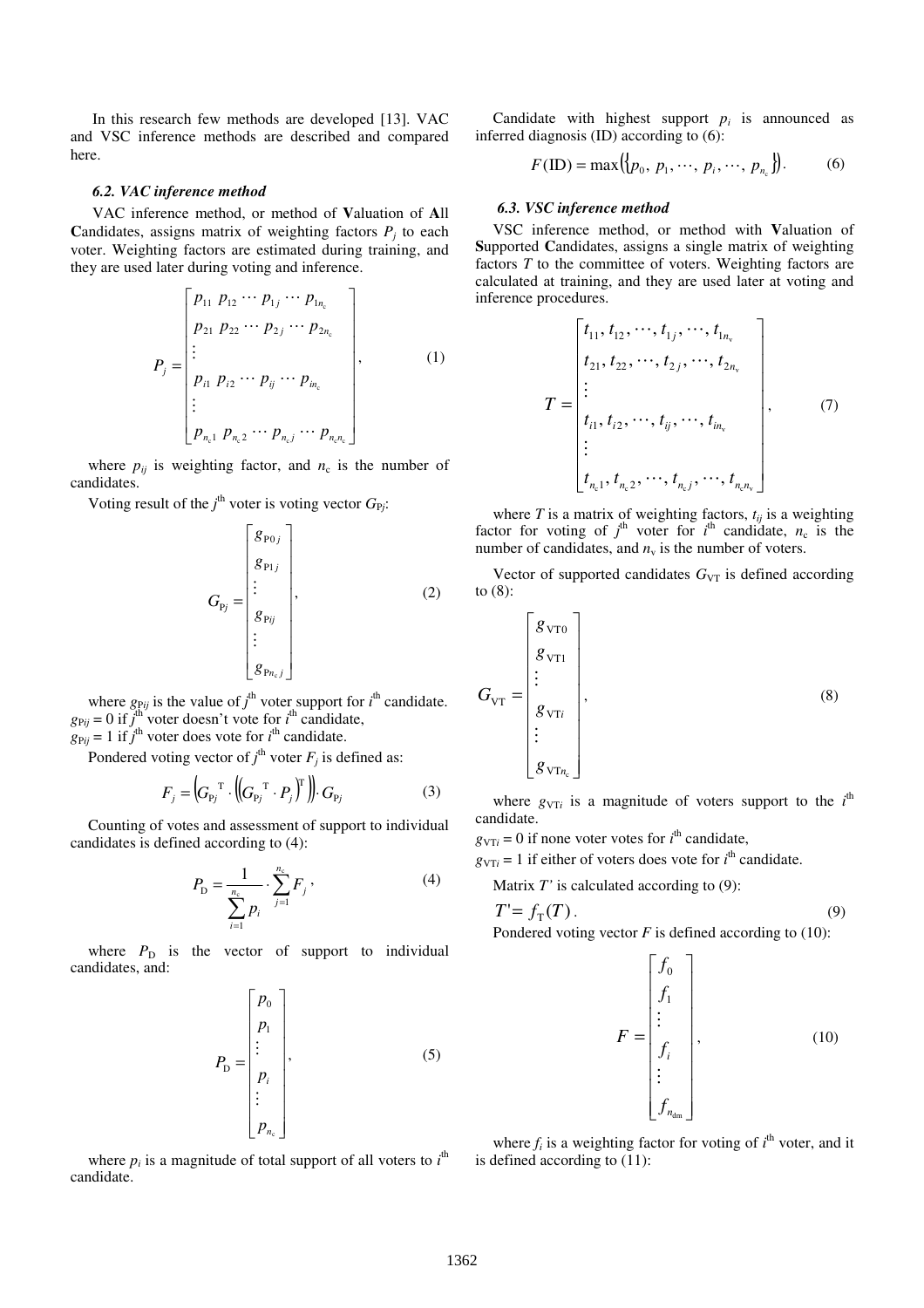$$
f_i = \sum_{i=1}^{n_c} t'_{ij},
$$
\n(11)

Voting matrix  $G_T$  is defined according to (12):

$$
G_{\text{T}} = \begin{bmatrix} g_{\text{T}_{11}}, g_{\text{T}_{12}}, \cdots, g_{\text{T}_{1j}}, \cdots, g_{\text{T}_{1n_c}} \\ g_{\text{T}_{21}}, g_{\text{T}_{22}}, \cdots, g_{\text{T}_{2j}}, \cdots, g_{\text{T}_{2n_c}} \\ \vdots \\ g_{\text{T}_{i1}}, g_{\text{T}_{i2}}, \cdots, g_{\text{T}_{ij}}, \cdots, g_{\text{T}_{in_c}} \\ \vdots \\ g_{\text{T}_{n_{dm1}}}, g_{\text{T}_{n_{dm2}}}, \cdots, g_{\text{T}_{n_{dmj}}}, \cdots, g_{\text{T}_{n_{dm}n_c}} \end{bmatrix}, (12)
$$

where  $G_T$  is voting matrix, and  $g_{Tij}$  is a value *i*<sup>th</sup> voter vote for  $j^{\text{th}}$  candidate.

 $g_{Tij} = 0$  if  $i^{\text{th}}$  voter doesn't vote for  $j^{\text{th}}$  candidate,  $g_{\text{T}ij} = 1$  if *i*<sup>th</sup> voter does vote for *j*<sup>th</sup> candidate.

Counting of votes and assessment of support to individual candidates is defined according to (13):

$$
P_{\mathcal{D}} = \left( F^{\mathrm{T}} \cdot G_{\mathrm{T}} \right)^{\mathrm{T}},\tag{13}
$$

where  $P_D$  is the vector of support to individual candidates, and  $p_i$  is a factor of total support of all voters to  $i<sup>th</sup>$  candidate.

Candidate with highest support  $p_i$  is announced as inferred diagnosis (ID) according to (6).

#### **7. EXPERIMENTAL RESULTS**

### *7.1. Set of samples for training and testing of inference methods*

VAC and VSC inference methods were tested on the set of 100 samples of transformer faults using stratified *k*-fold cross validation, where *k*=3. Distribution of samples with considered diagnoses by training/testing sets is presented in table 5.

Table 5. Distribution of samples with considered diagnoses by training/testing sets.

| Diagnosis | Set 1 | Set 2 | Set 3 | Total |
|-----------|-------|-------|-------|-------|
| NF        |       |       |       |       |
| PD        |       |       |       | 12    |
| т         | 17    | 18    | 17    | 52    |
| D         |       |       |       | 25    |
| Total     | 33    | 34    | 33    | 100   |

#### *7.2. Measured parameters*

Inference model must be trained to be able to give inference diagnosis. After training, model should be tested. During these procedures some parameters are measured. These parameters allow evaluation of classification properties of the model. These parameters are:

- *ca*psk total classification accuracy of method in *k* subsets,
- *ca*ssck total classification accuracy in set of classified samples of *k* subsets,
- *c*<sup>m</sup> central approximate accuracy in *k* subsets, which takes into account both above mentioned accuracies,
- $e_{psk}$  classification inaccuracy in *k* subsets,
- $e<sub>sc</sub>$  classification inaccuracy measured in set of classified samples of *k* subsets,
- *c*res percentage of resolved samples in *k* subsets.

#### *7.3. Measuring results*

Measuring results for parameters  $ca_{psk}$ ,  $ca_{ssck}$  and  $c_{res}$ measured at model testing are shown in Fig. 2. It is obvious that methods VAC and VSC have significantly higher percentage of resolved samples, compared to all interpretation methods, except Duval triangle method. Classification accuracy  $ca_{psk}$  of VSC inference method is better than accuracies of interpretation methods, while accuracy of VAC method is lower then accuracies of the best interpretation methods.

It is important to note that LN method, witch uses the same inference model, has also high accuracy, but its percentage of resolved samples compared to ADS is lower, because it uses different precondition for performing interpretation.

Classification accuracies  $ca_{\text{ssck}}$  of VSC is equal to it's  $ca<sub>psk</sub>$ , while  $ca<sub>ssck</sub>$  of VAC method is a little bit higher than it's *ca*<sub>psk</sub>. N method has the highest value of *ca*<sub>ssck</sub>.



Fig. 2. Comparison of testing classification accuracies and percentage of resolved samples per methods.

Comparing VAC and VSC inference methods, it is obvious that VSC method has better classification properties. Therefore, VAC method will not be used for transformer diagnosis.

Other interpretation methods have significantly lower classification accuracy and percentage of resolved samples compared to VSC method.

It is useful to compare classification parameters of method during training and testing. In this way it is possible to evaluate classification properties of method and